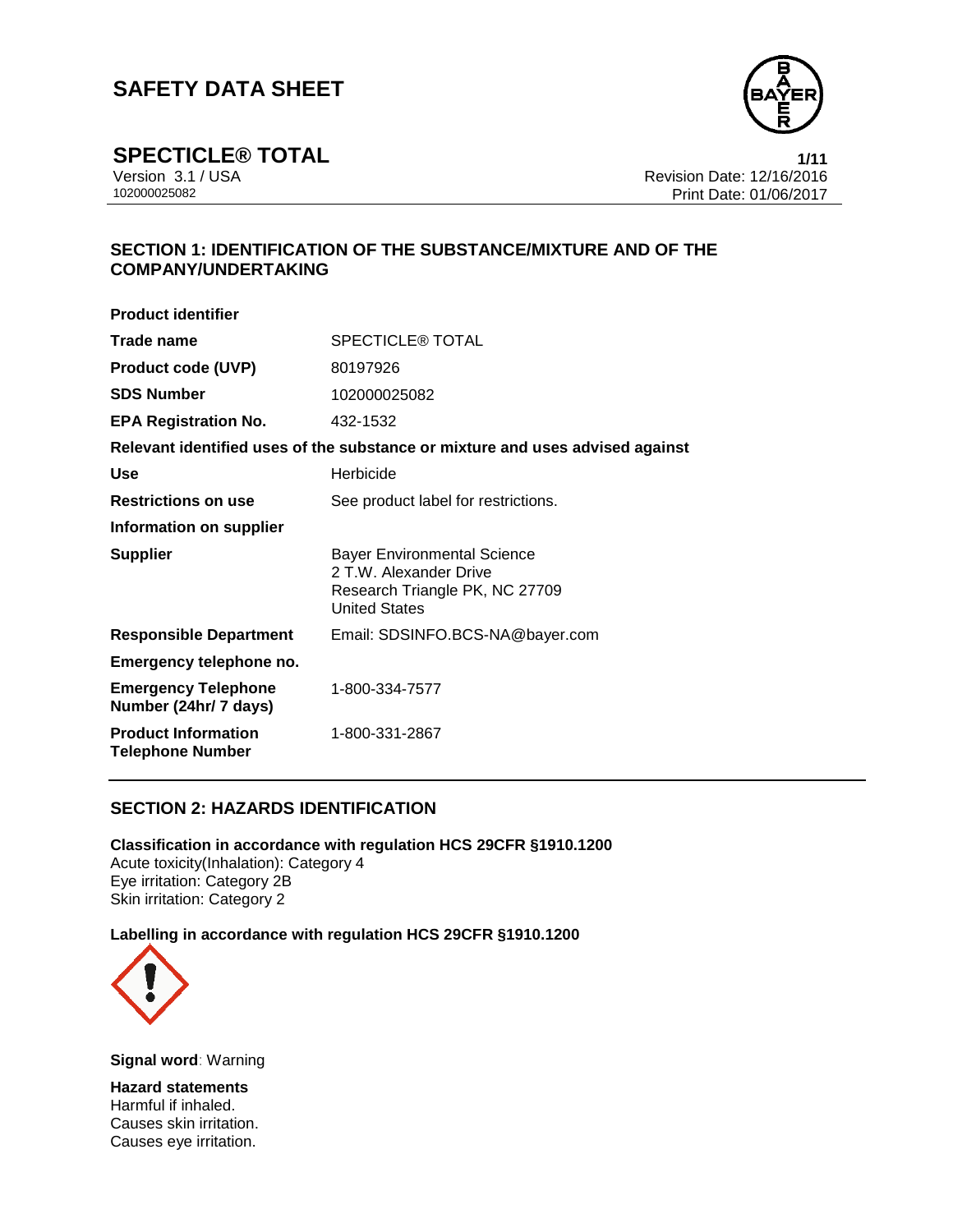

**SPECTICLE® TOTAL**<br>
Version 3.1 / USA **2/11**<br>
Revision Date: 12/16/2016 Version 3.1 / USA Revision Date: 12/16/2016<br>102000025082<br>Print Date: 01/06/2017 Print Date: 01/06/2017

### **Precautionary statements**

Avoid breathing mist and spray. Use only outdoors or in a well-ventilated area. Wear protective gloves. Wash thoroughly after handling. IF INHALED: Remove person to fresh air and keep comfortable for breathing. Call a POISON CENTER/doctor/physician if you feel unwell. IF ON SKIN: Wash with plenty of water/ soap. Specific treatment (see supplemental first aid instructions on this label). If skin irritation occurs: Get medical advice/ attention. Take off contaminated clothing and wash before reuse. IF IN EYES: Rinse cautiously with water for several minutes. Remove contact lenses, if present and easy to do. Continue rinsing. If eye irritation persists: Get medical advice/ attention.

### **Hazards Not Otherwise Classified (HNOC)**

No health hazards not otherwise classified. No physical hazards not otherwise classified.

# **SECTION 3: COMPOSITION/INFORMATION ON INGREDIENTS**

**Hazardous Component Name CAS-No. Concentration % by weight** Indaziflam 950782-86-2 0.089 Diquat dibromide 6.89 and the contract of the contract of the contract of the contract of the contract of the contract of the contract of the contract of the contract of the contract of the contract of the contract of the Glyphosate, isopropylamine salt 38641-94-0 38641-94-0

## **SECTION 4: FIRST AID MEASURES**

#### **Description of first aid measures**

| <b>General advice</b> | When possible, have the product container or label with you when<br>calling a poison control center or doctor or going for treatment.                                                                                            |
|-----------------------|----------------------------------------------------------------------------------------------------------------------------------------------------------------------------------------------------------------------------------|
| <b>Inhalation</b>     | Move to fresh air. If person is not breathing, call 911 or an ambulance,<br>then give artificial respiration, preferably mouth-to-mouth if possible.<br>Call a physician or poison control center immediately.                   |
| <b>Skin contact</b>   | Take off contaminated clothing and shoes immediately. Wash off<br>immediately with plenty of water for at least 15 minutes. Call a<br>physician or poison control center immediately.                                            |
| Eye contact           | Hold eye open and rinse slowly and gently with water for 15-20<br>minutes. Remove contact lenses, if present, after the first 5 minutes,<br>then continue rinsing eye. Call a physician or poison control center<br>immediately. |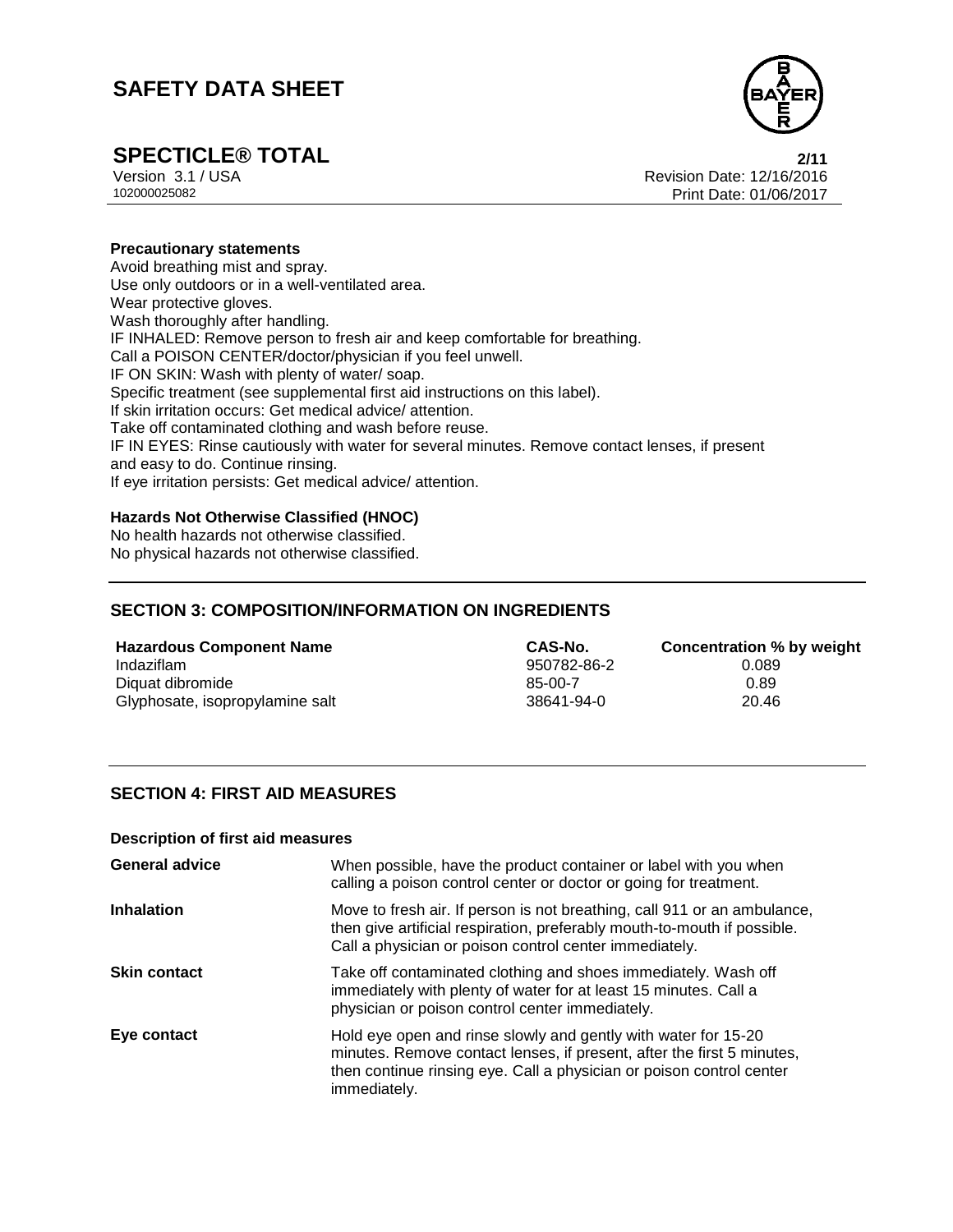

**SPECTICLE® TOTAL 3/11**<br>Version 3.1 / USA **12/16/2016** Version 3.1 / USA Revision Date: 12/16/2016<br>102000025082<br>Print Date: 01/06/2017 Print Date: 01/06/2017

| Ingestion                                                                  | Call a physician or poison control center immediately. Rinse out mouth<br>and give water in small sips to drink. DO NOT induce vomiting unless<br>directed to do so by a physician or poison control center. Never give<br>anything by mouth to an unconscious person. Do not leave victim<br>unattended. |  |
|----------------------------------------------------------------------------|-----------------------------------------------------------------------------------------------------------------------------------------------------------------------------------------------------------------------------------------------------------------------------------------------------------|--|
| Most important symptoms and effects, both acute and delayed                |                                                                                                                                                                                                                                                                                                           |  |
| <b>Symptoms</b>                                                            | To date no symptoms are known.                                                                                                                                                                                                                                                                            |  |
| Indication of any immediate medical attention and special treatment needed |                                                                                                                                                                                                                                                                                                           |  |
| <b>Treatment</b>                                                           | Appropriate supportive and symptomatic treatment as indicated by the<br>patient's condition is recommended. There is no specific antidote.                                                                                                                                                                |  |

# **SECTION 5: FIREFIGHTING MEASURES**

| <b>Extinguishing media</b>                                         |                                                                                                                                                                                                                                                                                   |
|--------------------------------------------------------------------|-----------------------------------------------------------------------------------------------------------------------------------------------------------------------------------------------------------------------------------------------------------------------------------|
| <b>Suitable</b>                                                    | Water spray, Foam, Carbon dioxide (CO2), Dry chemical                                                                                                                                                                                                                             |
| <b>Unsuitable</b>                                                  | None known.                                                                                                                                                                                                                                                                       |
| <b>Special hazards arising</b><br>from the substance or<br>mixture | Dangerous gases are evolved in the event of a fire.                                                                                                                                                                                                                               |
| <b>Advice for firefighters</b>                                     |                                                                                                                                                                                                                                                                                   |
| <b>Special protective</b><br>equipment for firefighters            | Firefighters should wear NIOSH approved self-contained breathing<br>apparatus and full protective clothing.                                                                                                                                                                       |
| <b>Further information</b>                                         | Keep out of smoke. Fight fire from upwind position. Cool closed<br>containers exposed to fire with water spray. Do not allow run-off from<br>fire fighting to enter drains or water courses. Whenever possible,<br>contain fire-fighting water by diking area with sand or earth. |
| <b>Flash point</b><br><b>Auto-ignition temperature</b>             | $>93.4$ °C<br>No data available                                                                                                                                                                                                                                                   |
| <b>Lower explosion limit</b>                                       | No data available                                                                                                                                                                                                                                                                 |
| <b>Upper explosion limit</b>                                       | No data available                                                                                                                                                                                                                                                                 |
| <b>Explosivity</b>                                                 | Not applicable                                                                                                                                                                                                                                                                    |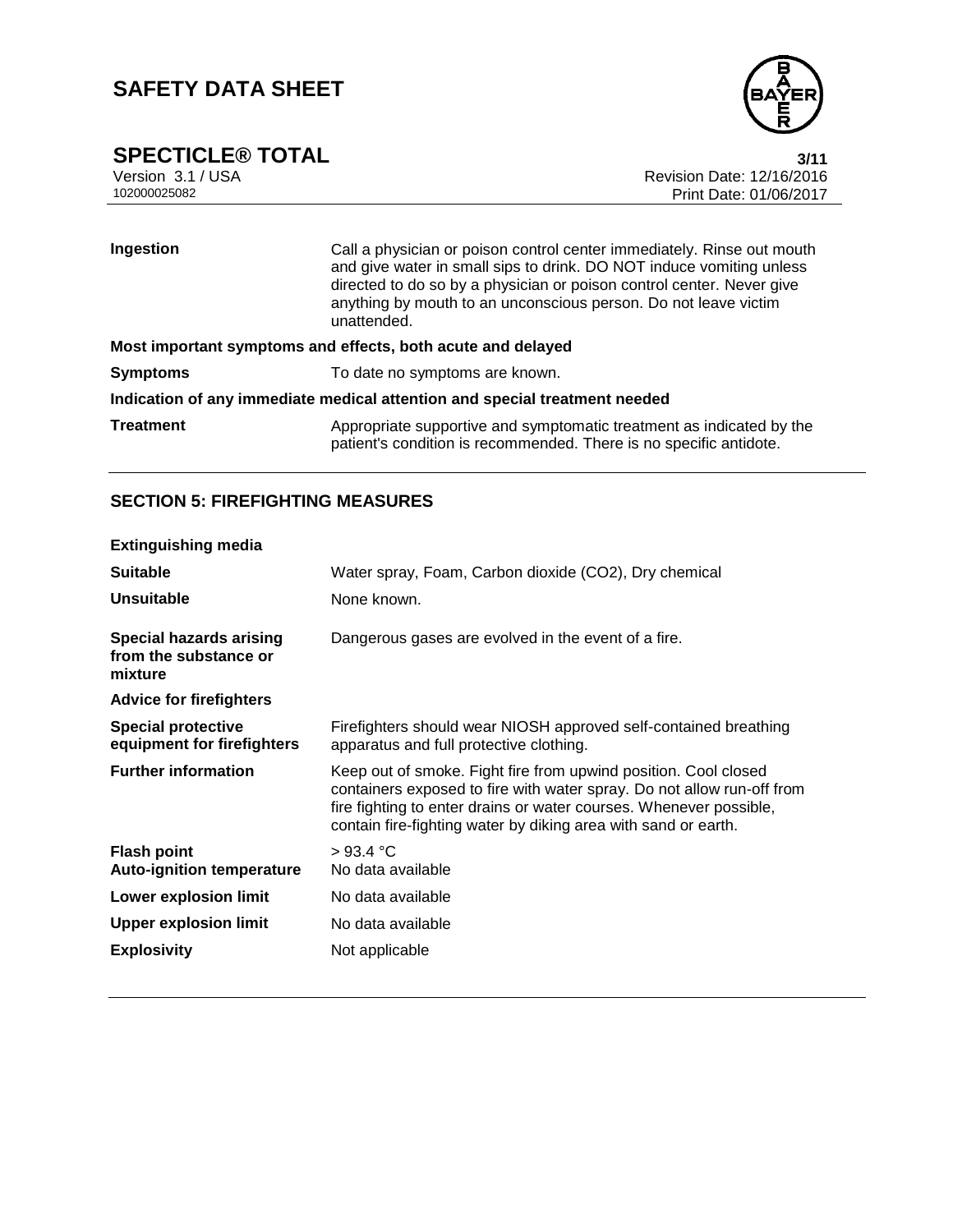

**SPECTICLE® TOTAL 4/11**

Version 3.1 / USA Revision Date: 12/16/2016<br>102000025082<br>Print Date: 01/06/2017 Print Date: 01/06/2017

## **SECTION 6: ACCIDENTAL RELEASE MEASURES**

**Personal precautions, protective equipment and emergency procedures Precautions Keep unauthorized people away. Isolate hazard area. Avoid contact** with spilled product or contaminated surfaces. **Methods and materials for containment and cleaning up Methods for cleaning up** Soak up with inert absorbent material (e.g. sand, silica gel, acid binder, universal binder, sawdust). Collect and transfer the product into a properly labelled and tightly closed container. Clean contaminated floors and objects thoroughly, observing environmental regulations. **Additional advice** Use personal protective equipment. If material is accidentally spilled, do not allow to enter soil, waterways or waste water canal. Do not allow product to contact non-target plants. **Reference to other sections** Information regarding safe handling, see section 7. Information regarding personal protective equipment, see section 8. Information regarding waste disposal, see section 13.

## **SECTION 7: HANDLING AND STORAGE**

#### **Precautions for safe handling**

| Advice on safe handling                                 | Handle and open container in a manner as to prevent spillage. Maintain<br>exposure levels below the exposure limit through the use of general and<br>local exhaust ventilation.                                                                                                        |
|---------------------------------------------------------|----------------------------------------------------------------------------------------------------------------------------------------------------------------------------------------------------------------------------------------------------------------------------------------|
| Hygiene measures                                        | Remove soiled clothing immediately and clean thoroughly before using<br>again. Wash thoroughly and put on clean clothing.                                                                                                                                                              |
|                                                         | Conditions for safe storage, including any incompatibilities                                                                                                                                                                                                                           |
| <b>Requirements for storage</b><br>areas and containers | Store in a cool, dry place and in such a manner as to prevent cross<br>contamination with other crop protection products, fertilizers, food, and<br>feed. Store in original container and out of the reach of children,<br>preferably in a locked storage area. Protect from freezing. |

## **SECTION 8: EXPOSURE CONTROLS/PERSONAL PROTECTION**

#### **Control parameters**

| <b>Components</b>      | CAS-No.     | <b>Control parameters</b> | <b>Update</b> | <b>Basis</b> |
|------------------------|-------------|---------------------------|---------------|--------------|
| Indaziflam             | 950782-86-2 | $0.14$ mg/m3<br>(TWA)     |               | OES BCS*     |
|                        |             |                           |               |              |
| Diquat dibromide       | 85-00-7     | $0.1$ mg/m $3$<br>(TWA)   | 03 2014       | <b>ACGIH</b> |
| (Respirable fraction.) |             |                           |               |              |
| Diquat dibromide       | 85-00-7     | $0.5$ mg/m $3$            | 03 2014       | <b>ACGIH</b> |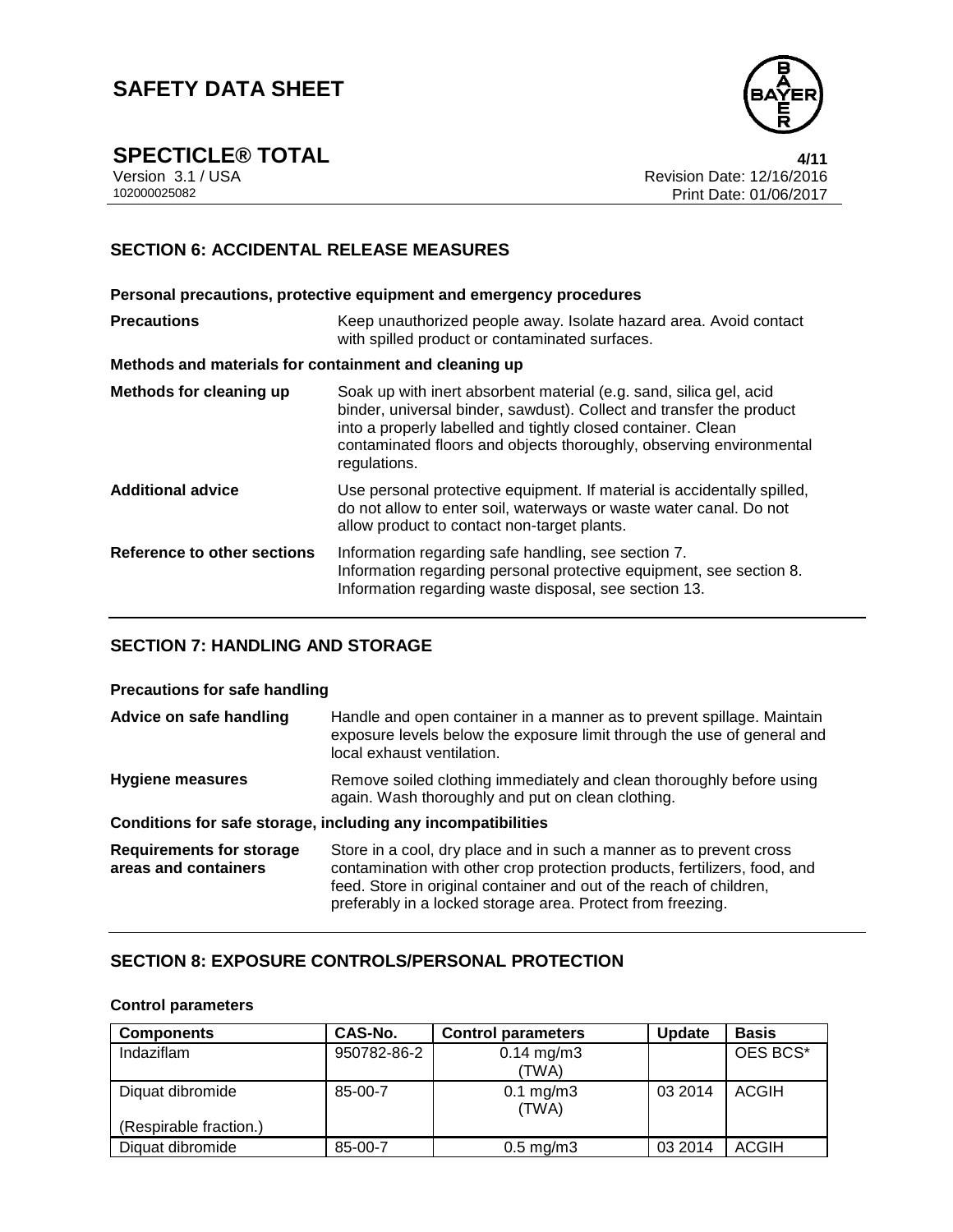

**SPECTICLE® TOTAL** 5/11<br>Version 3.1 / USA 6/11<br>Revision Date: 12/16/2016 Version 3.1 / USA Revision Date: 12/16/2016<br>102000025082 Print Date: 01/06/2017 Print Date: 01/06/2017

| (Inhalable fraction.)              |            | (TWA)                           |         |                  |
|------------------------------------|------------|---------------------------------|---------|------------------|
| Diquat dibromide                   | 85-00-7    | $0.5$ mg/m $3$<br>(REL)         | 2010    | <b>NIOSH</b>     |
| Diquat dibromide                   | 85-00-7    | $0.5$ mg/m $3$<br>(TWA)         | 06 2008 | TN OEL           |
| Diquat dibromide                   | 85-00-7    | $0.1$ ug/m $3$<br>(AN ESL)      | 07 2011 | <b>TX ESL</b>    |
| Diquat dibromide                   | 85-00-7    | 1 <sub>ug</sub> /m3<br>(ST ESL) | 07 2011 | <b>TX ESL</b>    |
| Diquat dibromide<br>(Total dust.)  | 85-00-7    | $0.5$ mg/m $3$<br>(TWA PEL)     | 08 2010 | <b>US CA OEL</b> |
| Glyphosate, isopropylamine<br>salt | 38641-94-0 | 5 <sub>ug</sub> /m3<br>(AN ESL) | 03 2014 | <b>TX ESL</b>    |
| Glyphosate, isopropylamine<br>salt | 38641-94-0 | $50$ ug/m $3$<br>(ST ESL)       | 03 2014 | TX ESL           |

\*OES BCS: Internal Bayer AG, Crop Science Division "Occupational Exposure Standard"

### **Exposure controls**

#### **Personal protective equipment**

In normal use and handling conditions please refer to the label and/or leaflet. In all other cases the following recommendations would apply.

| <b>Respiratory protection</b>      | When respirators are required, select NIOSH approved equipment<br>based on actual or potential airborne concentrations and in<br>accordance with the appropriate regulatory standards and/or industry<br>recommendations.                         |
|------------------------------------|---------------------------------------------------------------------------------------------------------------------------------------------------------------------------------------------------------------------------------------------------|
| <b>Hand protection</b>             | Chemical resistant nitrile rubber gloves                                                                                                                                                                                                          |
| Eye protection                     | Safety glasses with side-shields                                                                                                                                                                                                                  |
| Skin and body protection           | Wear long-sleeved shirt and long pants and shoes plus socks.                                                                                                                                                                                      |
| <b>General protective measures</b> | Wash hands thoroughly with soap and water after handling and<br>before eating, drinking, chewing gum, using tobacco, using the toilet<br>or applying cosmetics.<br>Do not allow children or pets to enter the treated area until it has<br>dried. |

## **SECTION 9. PHYSICAL AND CHEMICAL PROPERTIES**

| Appearance             | white to pink     |
|------------------------|-------------------|
| <b>Physical State</b>  | liquid            |
| Odor                   | characteristic    |
| <b>Odour Threshold</b> | No data available |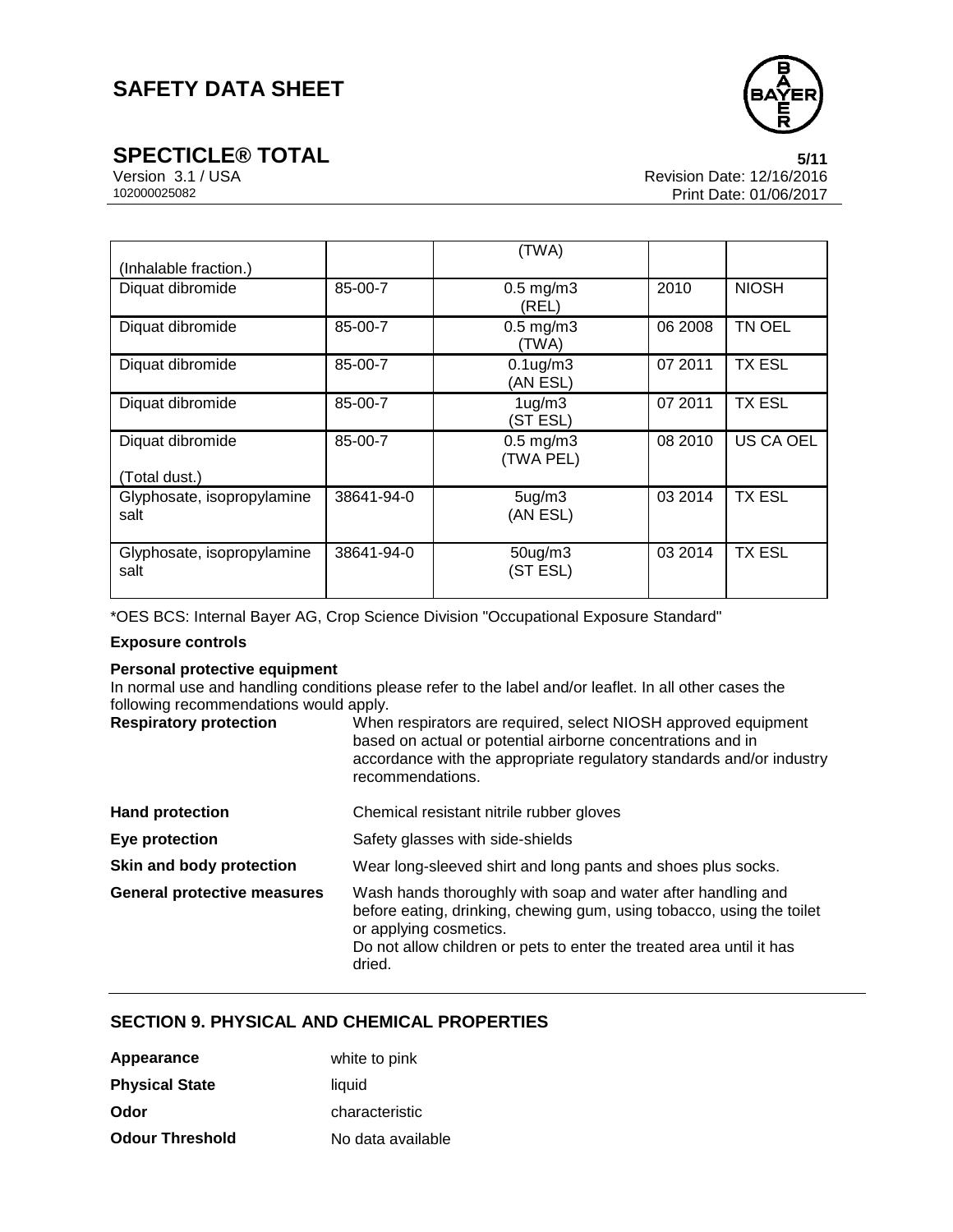

**SPECTICLE® TOTAL** 6/11<br>
Version 3.1 / USA 6/11<br>
Revision Date: 12/16/2016 Version 3.1 / USA Revision Date: 12/16/2016<br>102000025082<br>Print Date: 01/06/2017 Print Date: 01/06/2017

| рH                                                      | $4.0 - 6.0$ at 100 %                   |
|---------------------------------------------------------|----------------------------------------|
| <b>Vapor Pressure</b>                                   | No data available                      |
| Vapor Density (Air = 1)                                 | No data available                      |
| <b>Density</b>                                          | 1.10 g/cm <sup>3</sup> at 20 °C        |
| <b>Evaporation rate</b>                                 | No data available                      |
| <b>Boiling Point</b><br><b>Melting / Freezing Point</b> | No data available<br>No data available |
| <b>Water solubility</b>                                 | soluble                                |
| <b>Minimum Ignition Energy</b>                          | Not applicable                         |
| <b>Decomposition</b><br>temperature                     | No data available                      |
| <b>Partition coefficient: n-</b><br>octanol/water       | No data available                      |
| Viscosity                                               | 300 - 800 cps                          |
| <b>Flash point</b><br><b>Auto-ignition temperature</b>  | >93.4 °C<br>No data available          |
| <b>Lower explosion limit</b>                            | No data available                      |
| <b>Upper explosion limit</b>                            | No data available                      |
| <b>Explosivity</b>                                      | Not applicable                         |

## **SECTION 10: STABILITY AND REACTIVITY**

| <b>Reactivity</b>                            |                                                                                         |
|----------------------------------------------|-----------------------------------------------------------------------------------------|
| <b>Thermal decomposition</b>                 | No data available                                                                       |
| <b>Chemical stability</b>                    | Stable under recommended storage conditions.                                            |
| <b>Possibility of hazardous</b><br>reactions | No hazardous reactions when stored and handled according to<br>prescribed instructions. |
| <b>Conditions to avoid</b>                   | freezing                                                                                |
| <b>Incompatible materials</b>                | No data available                                                                       |
| <b>Hazardous decomposition</b><br>products   | No decomposition products expected under normal conditions of use.                      |

# **SECTION 11: TOXICOLOGICAL INFORMATION**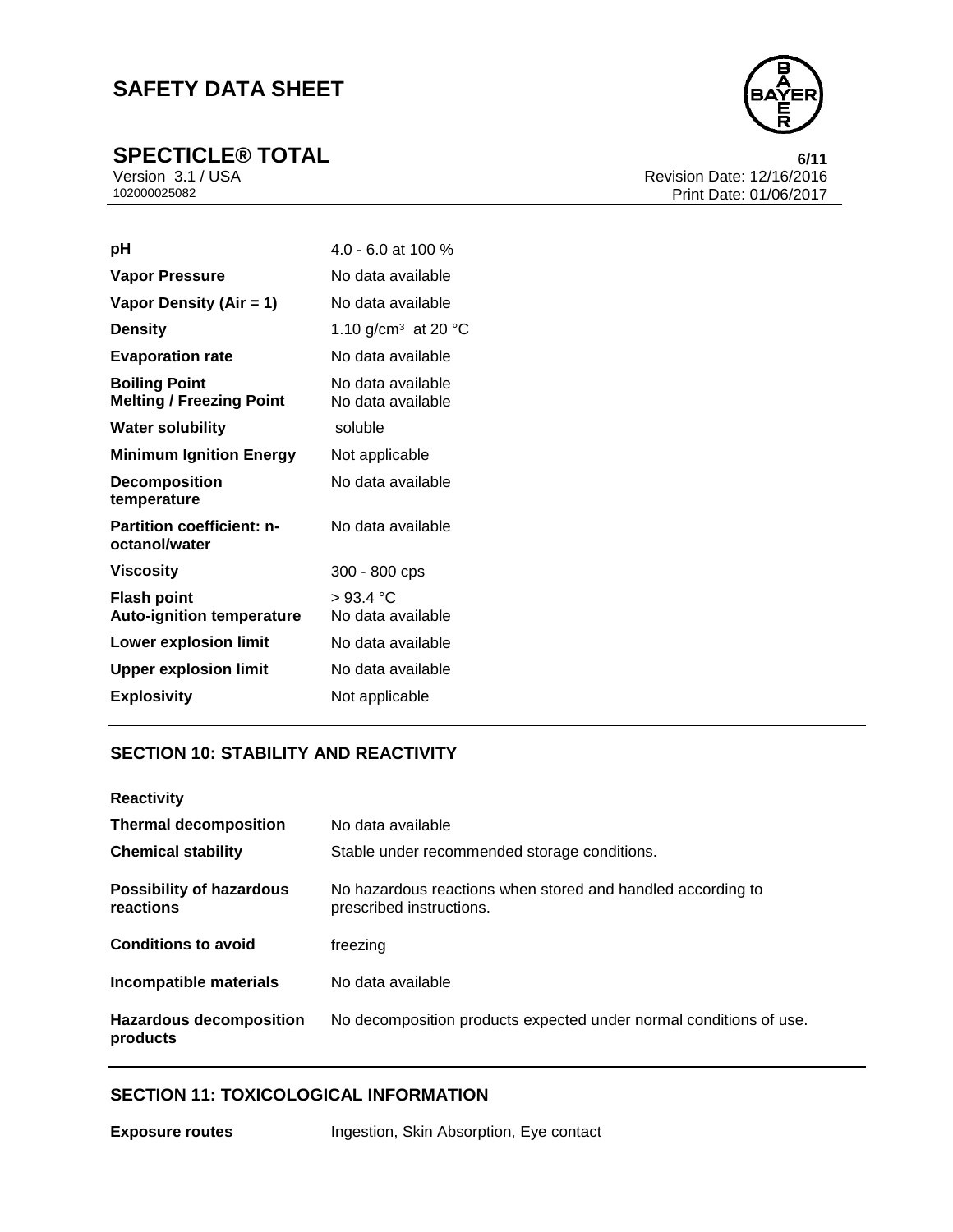**SPECTICLE® TOTAL 7/11**

Version 3.1 / USA Revision Date: 12/16/2016<br>102000025082<br>Print Date: 01/06/2017 Print Date: 01/06/2017

| <b>Immediate Effects</b><br>Eye      | Moderate eye irritation.                                                                    |  |
|--------------------------------------|---------------------------------------------------------------------------------------------|--|
| <b>Skin</b>                          | May cause skin irritation. Harmful if absorbed through skin.                                |  |
| Ingestion                            | Harmful if swallowed.                                                                       |  |
| Information on toxicological effects |                                                                                             |  |
| <b>Acute oral toxicity</b>           | LD50 (Rat) $> 5,000$ mg/kg                                                                  |  |
| <b>Acute inhalation toxicity</b>     | $LC50$ (Rat) > 2.04 mg/l<br>Exposure time: 4 h<br>Determined in the form of liquid aerosol. |  |
| <b>Acute dermal toxicity</b>         | LD50 (Rabbit) $> 2,000$ mg/kg                                                               |  |
| <b>Skin irritation</b>               | Moderate skin irritation. (Rabbit)                                                          |  |
| <b>Eye irritation</b>                | Mild eye irritation. (Rabbit)                                                               |  |
| <b>Sensitisation</b>                 | Non-sensitizing. (Guinea pig)                                                               |  |

#### **Assessment STOT Specific target organ toxicity – repeated exposure**

Indaziflam caused neurobehavioral effects and/or neuropathological changes in subchronic studies in rats and dogs.

Glyphosate did not cause specific target organ toxicity in experimental animal studies. Diquat dibromide caused specific target organ toxicity in experimental animal studies in the following organ(s): Eyes, Kidney. Diquat dibromide caused Cataract in animal studies.

#### **Assessment mutagenicity**

Indaziflam was not mutagenic or genotoxic in a battery of in vitro and in vivo tests. Glyphosate was not mutagenic or genotoxic in a battery of in vitro and in vivo tests. Diquat dibromide was not mutagenic or genotoxic in a battery of in vitro and in vivo tests.

#### **Assessment carcinogenicity**

**ACGIH**

Indaziflam was not carcinogenic in lifetime feeding studies in rats and mice. Glyphosate was not carcinogenic in lifetime feeding studies in rats and mice. Diquat dibromide was not carcinogenic in lifetime feeding studies in rats and mice.

## **Assessment toxicity to reproduction**

Indaziflam was not a primary reproductive toxicant in a two-generation study in rats.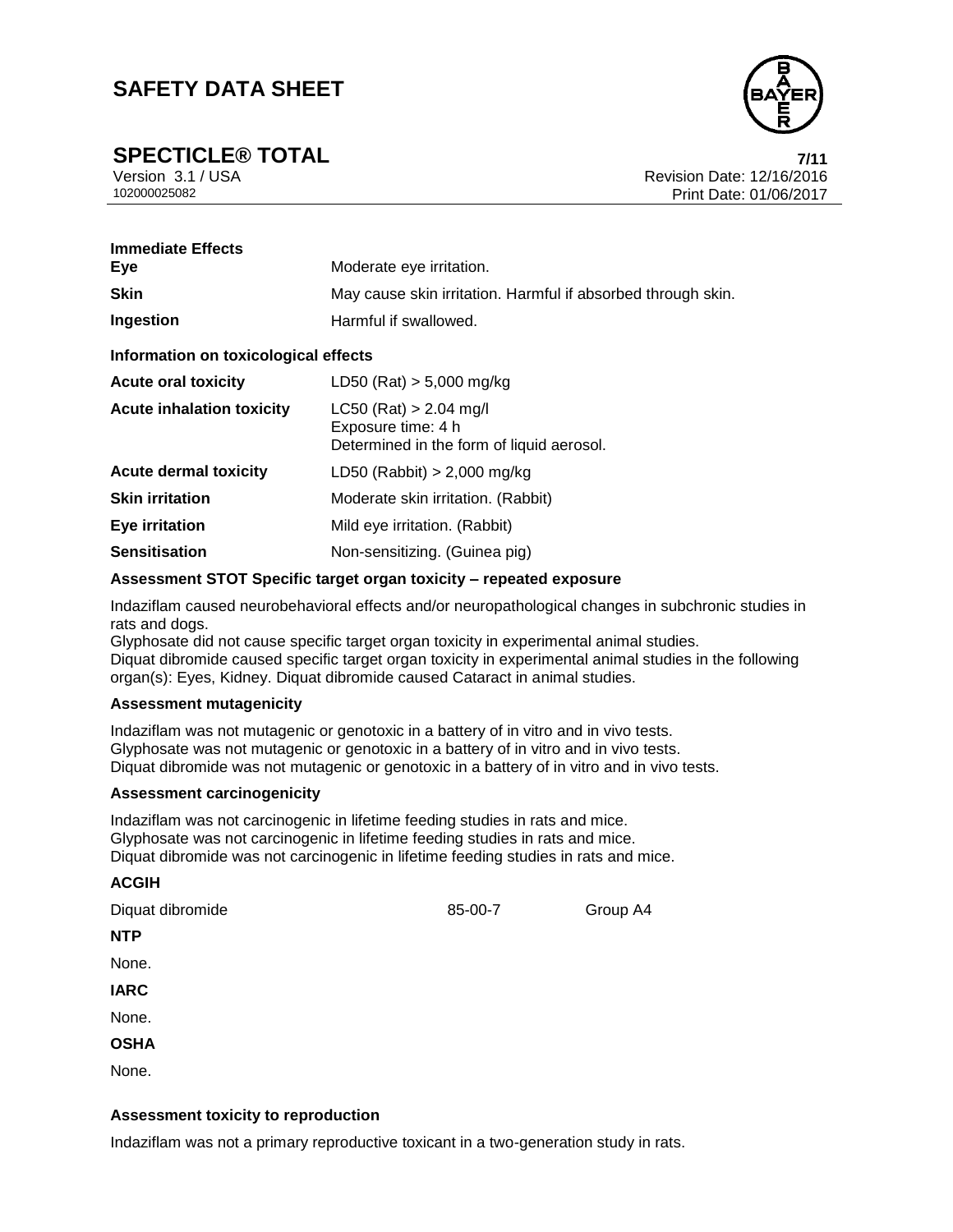

**SPECTICLE® TOTAL** 8/11<br>Version 3.1 / USA 8/11<br>Revision Date: 12/16/2016

Version 3.1 / USA Revision Date: 12/16/2016<br>102000025082<br>Print Date: 01/06/2017 Print Date: 01/06/2017

Glyphosate did not cause reproductive toxicity in a two-generation study in rats. Diquat dibromide did not cause reproductive toxicity in a two-generation study in rats.

### **Assessment developmental toxicity**

Indaziflam did not cause developmental toxicity in rats and rabbits. Glyphosate did not cause developmental toxicity in rats and rabbits. Diquat dibromide caused developmental toxicity only at dose levels toxic to the dams. The developmental effects seen with Diquat dibromide are related to maternal toxicity.

#### **Further information**

Only acute toxicity studies have been performed on the formulated product. The non-acute information pertains to the active ingredient(s).

## **SECTION 12: ECOLOGICAL INFORMATION**

| <b>Toxicity to fish</b>                     | LC50 (Oncorhynchus mykiss (rainbow trout)) 0.572 mg/l<br>Exposure time: 96 h<br>The value mentioned relates to the active ingredient indaziflam.                           |
|---------------------------------------------|----------------------------------------------------------------------------------------------------------------------------------------------------------------------------|
|                                             | LC50 (Lepomis macrochirus (Bluegill sunfish)) 13.9 ppm<br>The value mentioned relates to the active ingredient diquat dibromide.                                           |
|                                             | LC50 (Oncorhynchus mykiss (rainbow trout)) 14.8 ppm<br>The value mentioned relates to the active ingredient diquat dibromide.                                              |
| <b>Toxicity to aquatic</b><br>invertebrates | EC50 (Daphnia magna (Water flea)) > 9.88 mg/l<br>Exposure time: 48 h<br>The value mentioned relates to the active ingredient indaziflam.                                   |
|                                             | EC50 (Daphnia (water flea)) 0.77 - 1.19 ppm<br>The value mentioned relates to the active ingredient diquat dibromide.                                                      |
| <b>Toxicity to aquatic plants</b>           | IC50 (Raphidocelis subcapitata (freshwater green alga)) 0.134 mg/l<br>Growth rate; Exposure time: 96 h<br>The value mentioned relates to the active ingredient indaziflam. |
| <b>Biodegradability</b>                     | Indaziflam:<br>Not rapidly biodegradable<br>Diquat dibromide:<br>Not rapidly biodegradable<br>Glyphosate:<br>Not rapidly biodegradable                                     |
| Koc                                         | Indaziflam: Koc: 496<br>Diquat dibromide: Koc: 2184750<br>Glyphosate: Koc: 6920                                                                                            |
| <b>Bioaccumulation</b>                      | Indaziflam: Bioconcentration factor (BCF) 66<br>Does not bioaccumulate.<br>Diquat dibromide: Bioconcentration factor (BCF) 1<br>Does not bioaccumulate.<br>Glyphosate:     |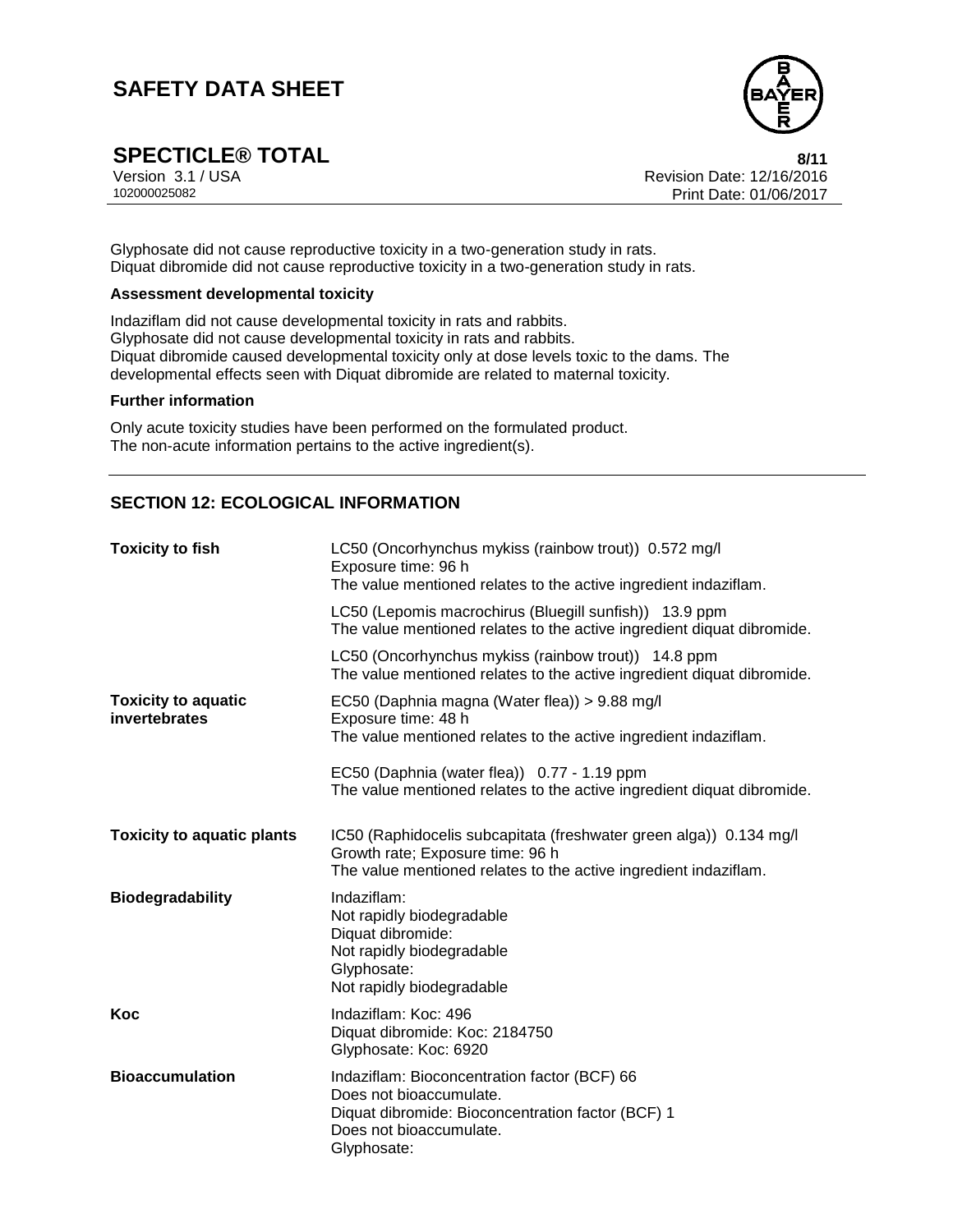

**SPECTICLE® TOTAL** 9/11<br>
Version 3.1 / USA 9/16/2016 Version 3.1 / USA Revision Date: 12/16/2016<br>102000025082<br>Print Date: 01/06/2017 Print Date: 01/06/2017

|                                  | Does not bioaccumulate.                                                                                                                                                                                                                                                                                                                                                                                                                                                                         |
|----------------------------------|-------------------------------------------------------------------------------------------------------------------------------------------------------------------------------------------------------------------------------------------------------------------------------------------------------------------------------------------------------------------------------------------------------------------------------------------------------------------------------------------------|
| <b>Mobility in soil</b>          | Indaziflam: Moderately mobile in soils<br>Diquat dibromide: Immobile in soil<br>Glyphosate: Immobile in soil                                                                                                                                                                                                                                                                                                                                                                                    |
| <b>Environmental precautions</b> | Do not allow to get into surface water, drains and ground water.<br>Do not contaminate surface or ground water by cleaning equipment or<br>disposal of wastes, including equipment wash water.<br>Drift and runoff from treated areas may be hazardous to aquatic<br>organisms in adjacent sites.<br>Drift or runoff from treated areas may adversely affect non-target plants.<br>Do not apply when weather conditions favor runoff or drift.<br>Apply this product as specified on the label. |

# **SECTION 13: DISPOSAL CONSIDERATIONS**

## **Waste treatment methods**

| <b>Product</b>                | It is best to use all of the product in accordance with label directions. If it<br>is necessary to dispose of unused product, please follow container label<br>instructions and applicable local guidelines.<br>Never place unused product down any indoor or outdoor drain. |
|-------------------------------|------------------------------------------------------------------------------------------------------------------------------------------------------------------------------------------------------------------------------------------------------------------------------|
| <b>Contaminated packaging</b> | Do not re-use empty containers.<br>Place empty container in trash.                                                                                                                                                                                                           |
| <b>RCRA Information</b>       | Characterization and proper disposal of this material as a special or<br>hazardous waste is dependent upon Federal, State and local laws and<br>are the user's responsibility. RCRA classification may apply.                                                                |

# **SECTION 14: TRANSPORT INFORMATION**

| 49CFR                    | Not dangerous goods / not hazardous material |  |  |
|--------------------------|----------------------------------------------|--|--|
| <b>IMDG</b>              |                                              |  |  |
| UN number                | 3082                                         |  |  |
| Class                    | 9                                            |  |  |
| Packaging group          | Ш                                            |  |  |
| Marine pollutant         | <b>YES</b>                                   |  |  |
| Proper shipping name     | ENVIRONMENTALLY HAZARDOUS SUBSTANCE, LIQUID, |  |  |
|                          | N.O.S.                                       |  |  |
|                          | (INDAZIFLAM, DIQUAT DIBROMIDE SOLUTION)      |  |  |
| <b>IATA</b>              |                                              |  |  |
| UN number                | 3082                                         |  |  |
| Class                    | 9                                            |  |  |
| Packaging group          | Ш                                            |  |  |
| Environm. Hazardous Mark | YES                                          |  |  |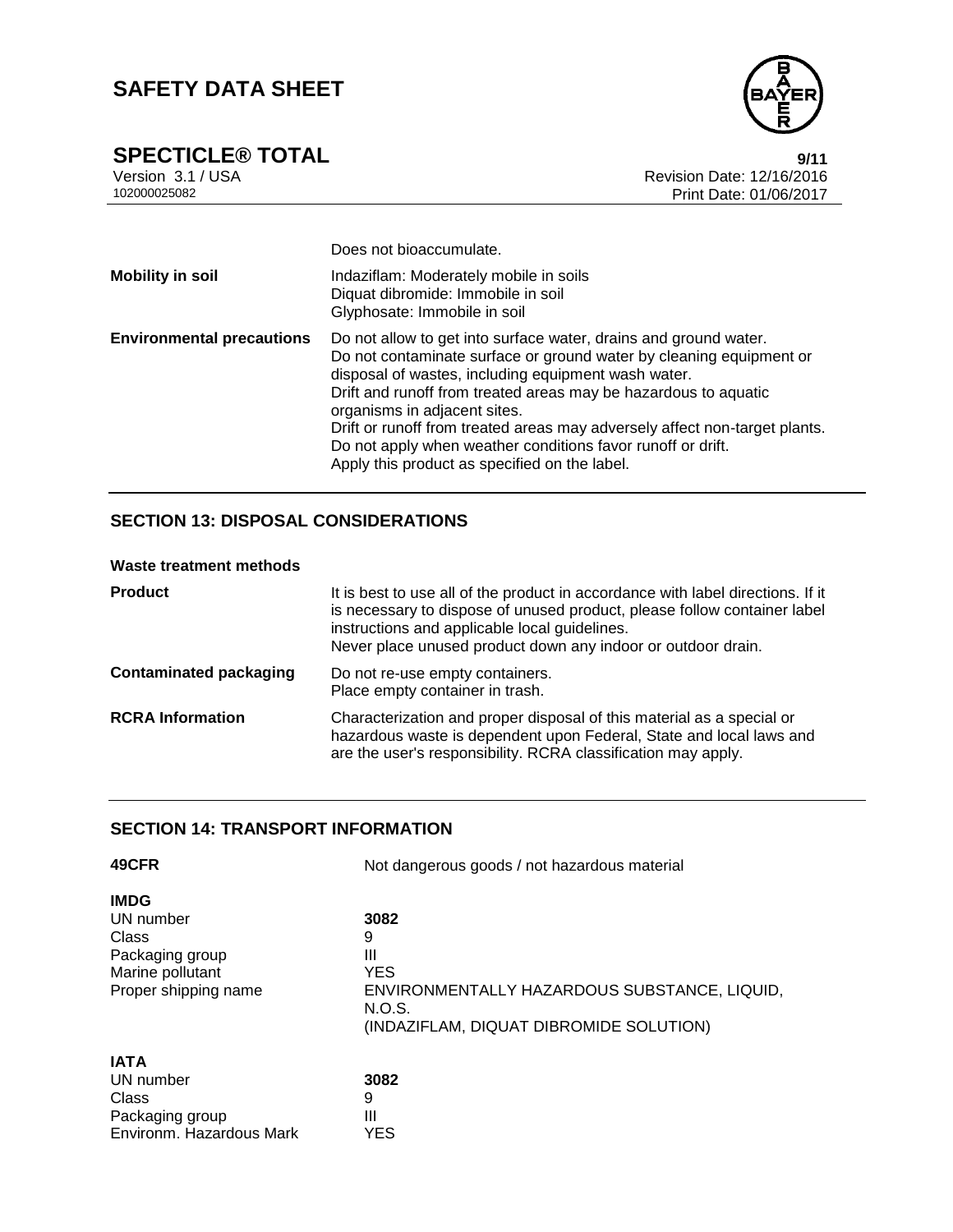

**SPECTICLE® TOTAL** 10/11<br>
Version 3.1 / USA **10/11** Version Date: 12/16/2016 Version 3.1 / USA Revision Date: 12/16/2016<br>102000025082 Print Date: 01/06/2017 Print Date: 01/06/2017

Proper shipping name ENVIRONMENTALLY HAZARDOUS SUBSTANCE, LIQUID, N.O.S. (INDAZIFLAM, DIQUAT DIBROMIDE SOLUTION )

This transportation information is not intended to convey all specific regulatory information relating to this product. It does not address regulatory variations due to package size or special transportation requirements.

### **SECTION 15: REGULATORY INFORMATION**

**EPA Registration No.** 432-1532 **US Federal Regulations TSCA list** None. **US. Toxic Substances Control Act (TSCA) Section 12(b) Export Notification (40 CFR 707, Subpt D)** None. **SARA Title III - Section 302 - Notification and Information** None. **SARA Title III - Section 313 - Toxic Chemical Release Reporting** None. **US States Regulatory Reporting CA Prop65** This product does not contain any substances known to the State of California to cause cancer. This product does not contain any substances known to the State of California to cause reproductive harm. **US State Right-To-Know Ingredients** Diquat dibromide 85-00-7 CA, IL, NJ, RI **Canadian Regulations Canadian Domestic Substance List** None. **Environmental CERCLA**

Diquat dibromide 85-00-7 **Clean Water Section 307 Priority Pollutants** None. **Safe Drinking Water Act Maximum Contaminant Levels** Diquat dibromide 85-00-7

#### **EPA/FIFRA Information:**

This chemical is a pesticide product registered by the Environmental Protection Agency and is subject to certain labeling requirements under federal pesticide law. These requirements differ from the classification criteria and hazard information required for safety data sheets, and for workplace labels of non-pesticide chemicals. Following is the hazard information required on the pesticide label: